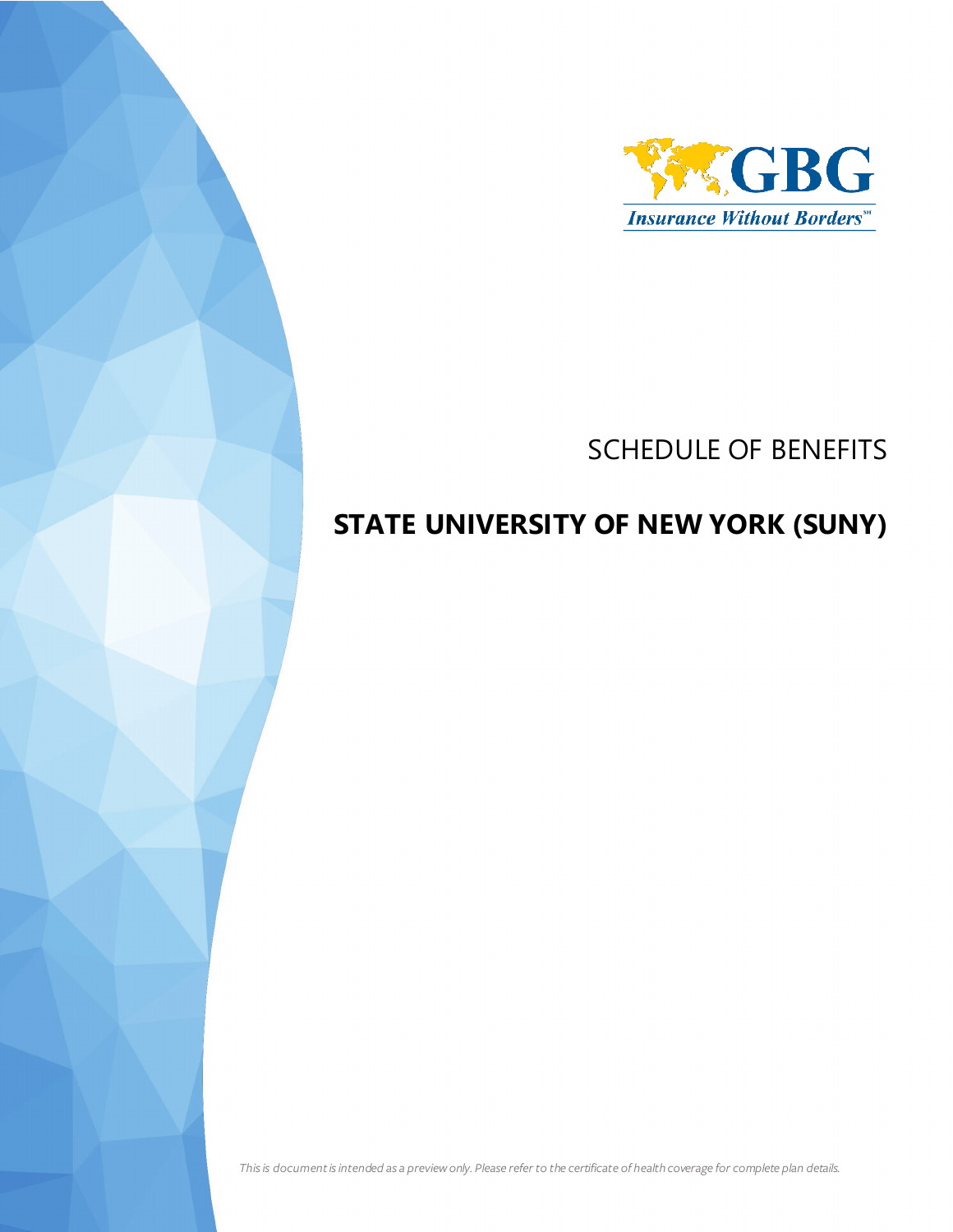



## **SCHEDULE OF BENEFITS**

The Schedule of Benefits is a summary outline of the benefits covered under this insurance Plan. The benefits are divided into two sections: Medical Expense Benefits and Non-Medical Expense Benefits. Please read the Description of Benefits sections for full details. All benefits described are subject to the definitions, exclusions and provisions.

#### **ELIGIBLE PERSONS**

Eligible Person is an individual who meets all the requirements of one of the covered Classes shown below:

#### Class 1

A registered full time undergraduate or a graduate student attending classes who is a minimum age of 16 years and maximum of 40 years:

- Student must have a current passport and be travelling outside their Home Country; and
- Student must have a valid F, M, or Q visa. F1 visa holder on OPT are not eligible.

#### Class 2

The spouse or domestic partner of a Class 1 Insured Person

#### Class 3

• The Dependent child(ren) of a Class 1 Insured Person

## **MEDICAL EXPENSE BENEFITS**

The following Medical Expense Benefits are subject to the Insured Person's Deductible, Copayment, and Coinsurance amount. After satisfaction of the Deductible and applicable Copayments, the Insurer will pay eligible benefits set forth in this Schedule at the specified Plan Coinsurance and reimbursement level.

### **GENERAL FEATURES AND PLAN SPECIFICATIONS**

| <b>U.S. Provider Network</b>                                                | United Healthcare                                                                                                                                          |
|-----------------------------------------------------------------------------|------------------------------------------------------------------------------------------------------------------------------------------------------------|
| <b>Area of Coverage</b>                                                     | Worldwide Basis Excluding Home Country                                                                                                                     |
| Maximum Benefit Payable per covered Illness or<br><b>Injury</b>             | \$500,000                                                                                                                                                  |
| Lifetime Maximum                                                            | Unlimited                                                                                                                                                  |
| Individual Deductible per covered Illness or Injury                         |                                                                                                                                                            |
| •In-Network Provider<br>•Qut-of-Network Provider<br>• Student Health Center | \$50 per Insured Person, 2x Individual perfamily<br>\$50 per Insured Person, 2x Individual per family<br>\$45 per Insured Person, 2x Individual per family |

The Deductible for In-Network does not accrue towards the Out-of-Network Deductible.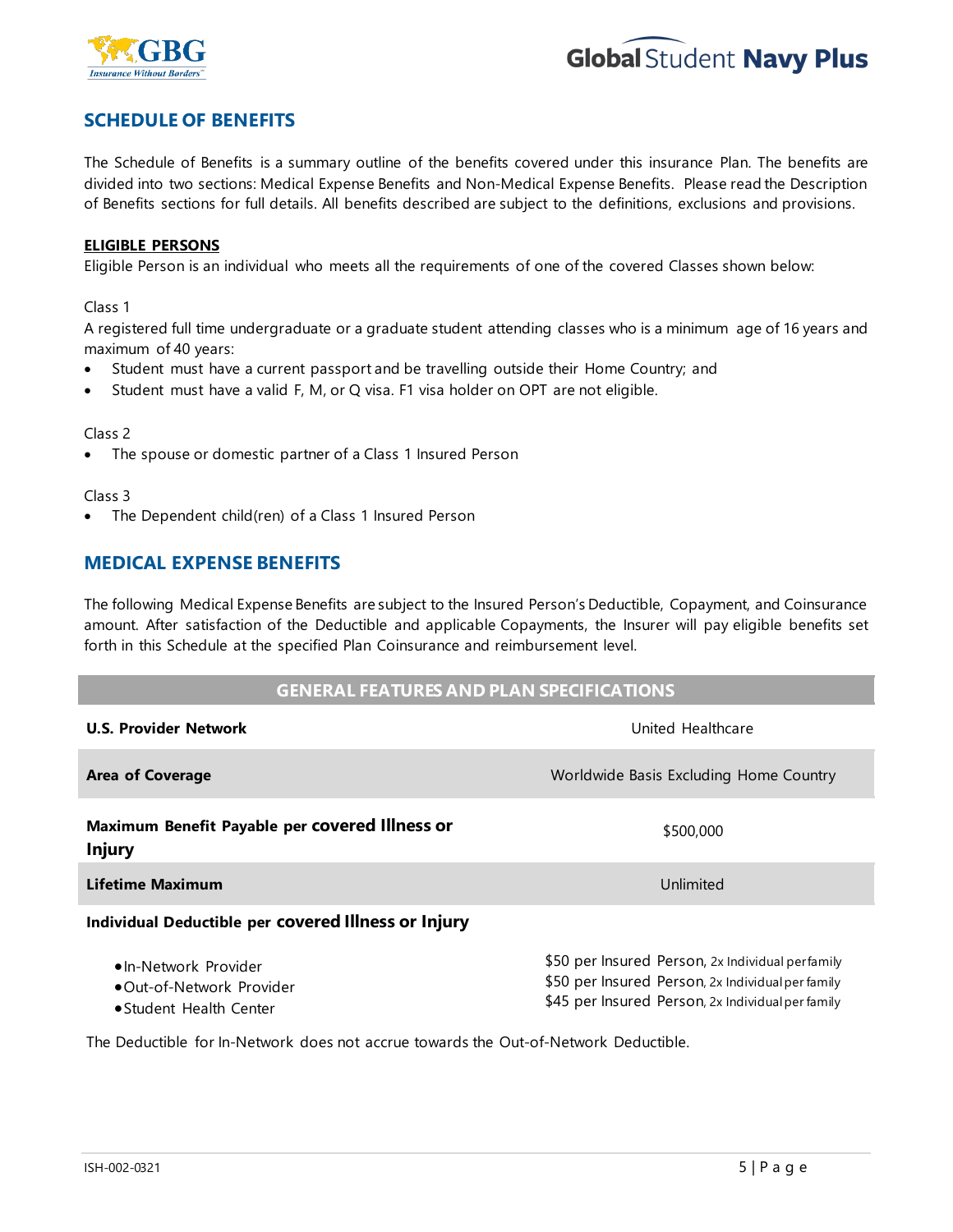



### **COPAYMENTS**

Copayments do not apply to the Deductible or the Out-of-Pocket Maximum.

| <b>Student Health Center Copayment</b><br>$\bullet$                                                                                            | \$0                                                                                                                                                                                                                                                                      |  |
|------------------------------------------------------------------------------------------------------------------------------------------------|--------------------------------------------------------------------------------------------------------------------------------------------------------------------------------------------------------------------------------------------------------------------------|--|
| <b>Physician Office Visit Copayment</b><br>$\bullet$                                                                                           | \$20                                                                                                                                                                                                                                                                     |  |
| <b>Hospital Copayment per Admission</b><br>$\bullet$                                                                                           | \$300                                                                                                                                                                                                                                                                    |  |
| <b>Emergency Room Copayment</b><br>$\bullet$<br>(waived if admitted)                                                                           | \$300 per Occurrence                                                                                                                                                                                                                                                     |  |
| Out-of-Pocket-Maximum per Period of Insurance                                                                                                  | Unlimited per Insured Person                                                                                                                                                                                                                                             |  |
| <b>Pre-Existing Condition Limitation</b><br>(12 months Lookback Period)                                                                        | <b>Student:</b> Pre-Existing Conditions are covered<br>without a Waiting Period.<br>Dependents: Pre-Existing Conditions are covered<br>after a 24 months Waiting Period.                                                                                                 |  |
| <b>COVERED SERVICES AND BENEFIT LEVELS</b><br>Subject to Deductible, Coinsurance, Copayment,<br>and<br>Maximum Benefit per Period of Insurance | <b>WHAT THE INSURANCE PLAN COVERS</b><br>The following Coinsurance applies for In-Network<br>Providers in the U.S. or for expenses incurred<br>outside the U.S. (if available). Coinsurance reduces<br>to 70% UCR when Out-of-Network Providers in the<br>U.S. are used. |  |
| <b>HOSPITALIZATION AND INPATIENT BENEFITS</b>                                                                                                  |                                                                                                                                                                                                                                                                          |  |
| Accommodations including semi-private room<br>Copayment applies<br>$\bullet$                                                                   | 100% Preferred Allowance                                                                                                                                                                                                                                                 |  |
| <b>Intensive Care/Cardiac Care</b>                                                                                                             | 100% Preferred Allowance                                                                                                                                                                                                                                                 |  |
| <b>Mental Health</b>                                                                                                                           | 100% Preferred Allowance                                                                                                                                                                                                                                                 |  |
| Inpatient<br>Consultation/Visit by a<br>Physician<br>or<br><b>Specialist</b>                                                                   | 100% Preferred Allowance                                                                                                                                                                                                                                                 |  |
| <b>Diagnostic</b><br>Hospital<br><b>Miscellaneous</b><br><b>Testing</b><br>and<br><b>Expense</b>                                               | 100% Preferred Allowance                                                                                                                                                                                                                                                 |  |
| <b>Pre-Admission Testing</b>                                                                                                                   | 100% Preferred Allowance                                                                                                                                                                                                                                                 |  |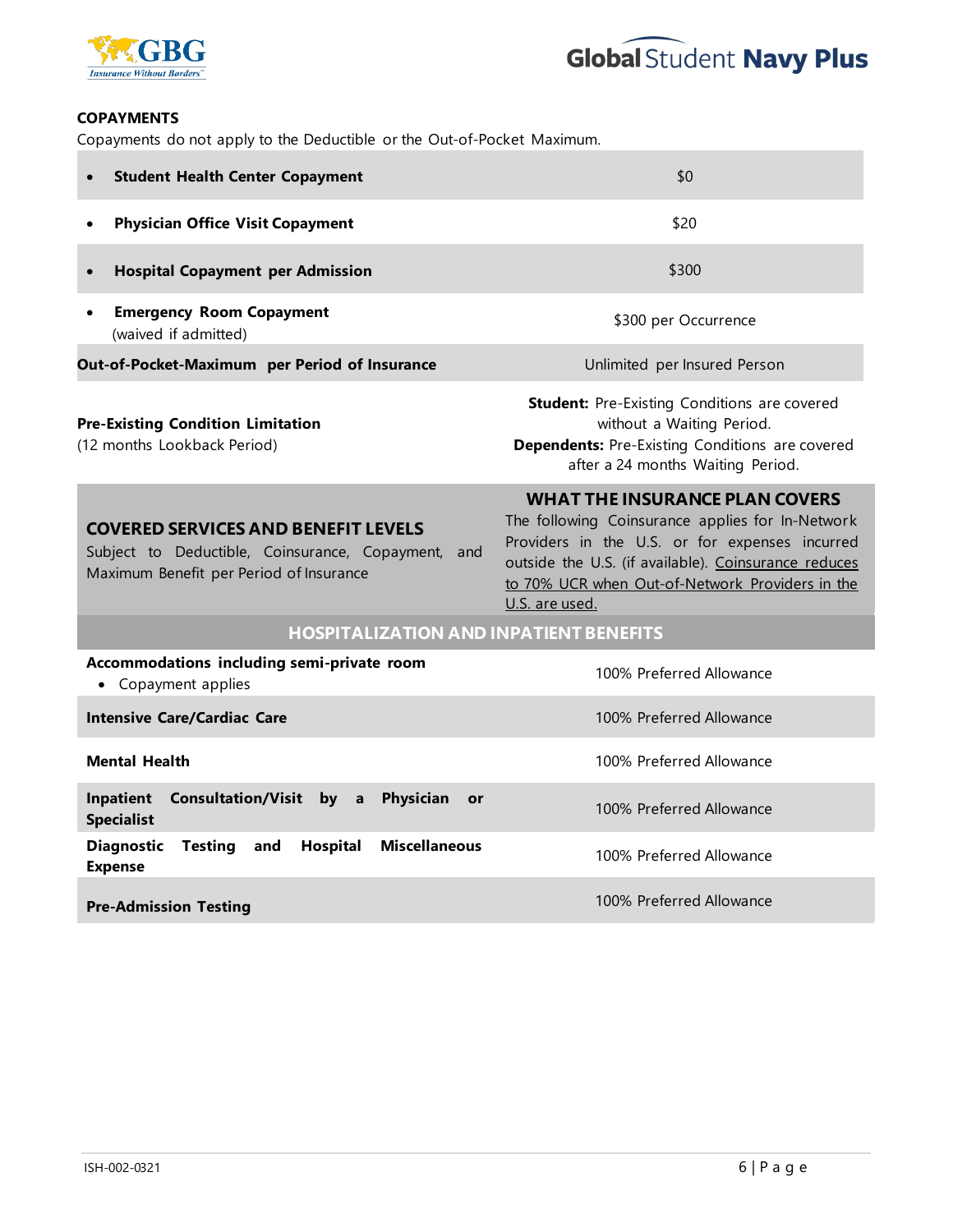



| <b>OUTPATIENT BENEFITS</b>                                                                                                                                                                                                                                                                              |                          |  |
|---------------------------------------------------------------------------------------------------------------------------------------------------------------------------------------------------------------------------------------------------------------------------------------------------------|--------------------------|--|
| <b>Physician Visit or Consultation by Specialist</b><br>Office visit Copayment applies                                                                                                                                                                                                                  | 100% Preferred Allowance |  |
| <b>Diagnostic Testing</b><br>X-Ray and Laboratory<br>MRI, PET, and CT Scans<br>Office visit Copayment applies when testing is done<br>outside an office visit                                                                                                                                           | 100% Preferred Allowance |  |
| <b>Physical Therapy</b><br>Office visit Copayment applies                                                                                                                                                                                                                                               | 100% Preferred Allowance |  |
| <b>Mental Health</b><br>Office visit Copayment applies                                                                                                                                                                                                                                                  | 100% Preferred Allowance |  |
| <b>SURGICAL BENEFITS (INPATIENT/OUTPATIENT)</b>                                                                                                                                                                                                                                                         |                          |  |
| Inpatient, Outpatient or Ambulatory Surgery Includes:<br>Surgeon's Fees<br>Out-of-network Assistant Surgeon or Anesthesiologist<br>(up to 25% of Usual, Customary & Reasonable for<br>surgery)<br>Facility fees<br>Laboratory tests<br>Medications and dressings<br>Other medical services and supplies | 100% Preferred Allowance |  |
| <b>EMERGENCY BENEFITS</b>                                                                                                                                                                                                                                                                               |                          |  |
| <b>Emergency Room and Medical Services</b><br>Copayment waived, if admitted<br>Non-emergency use of the emergency room is Not<br>Covered                                                                                                                                                                | 100% Preferred Allowance |  |
| <b>Ambulance Services</b><br>Emergency local ground ambulance                                                                                                                                                                                                                                           | 100% Preferred Allowance |  |
| <b>Emergency Dental</b><br>Limited to accidental Injury of sound natural teeth<br>sustained while covered                                                                                                                                                                                               | 100% Preferred Allowance |  |
| <b>MATERNITY CARE</b>                                                                                                                                                                                                                                                                                   |                          |  |
| Normal delivery or Medically Necessary C-Section, pre-<br>natal, post-natal care, and Complications of Pregnancy                                                                                                                                                                                        | 100% Preferred Allowance |  |
| <b>OTHER BENEFITS (INPATIENT/OUTPATIENT)</b>                                                                                                                                                                                                                                                            |                          |  |
| <b>Cancer Care and Oncology</b>                                                                                                                                                                                                                                                                         | 100% Preferred Allowance |  |
| <b>Kidney Dialysis</b>                                                                                                                                                                                                                                                                                  | 100% Preferred Allowance |  |
| <b>Diabetic Medical Supplies</b><br>Includes Insulin Pumps and associated supplies<br>Maximum Benefit per Period of Insurance: \$7,500                                                                                                                                                                  | <b>100% UCR</b>          |  |